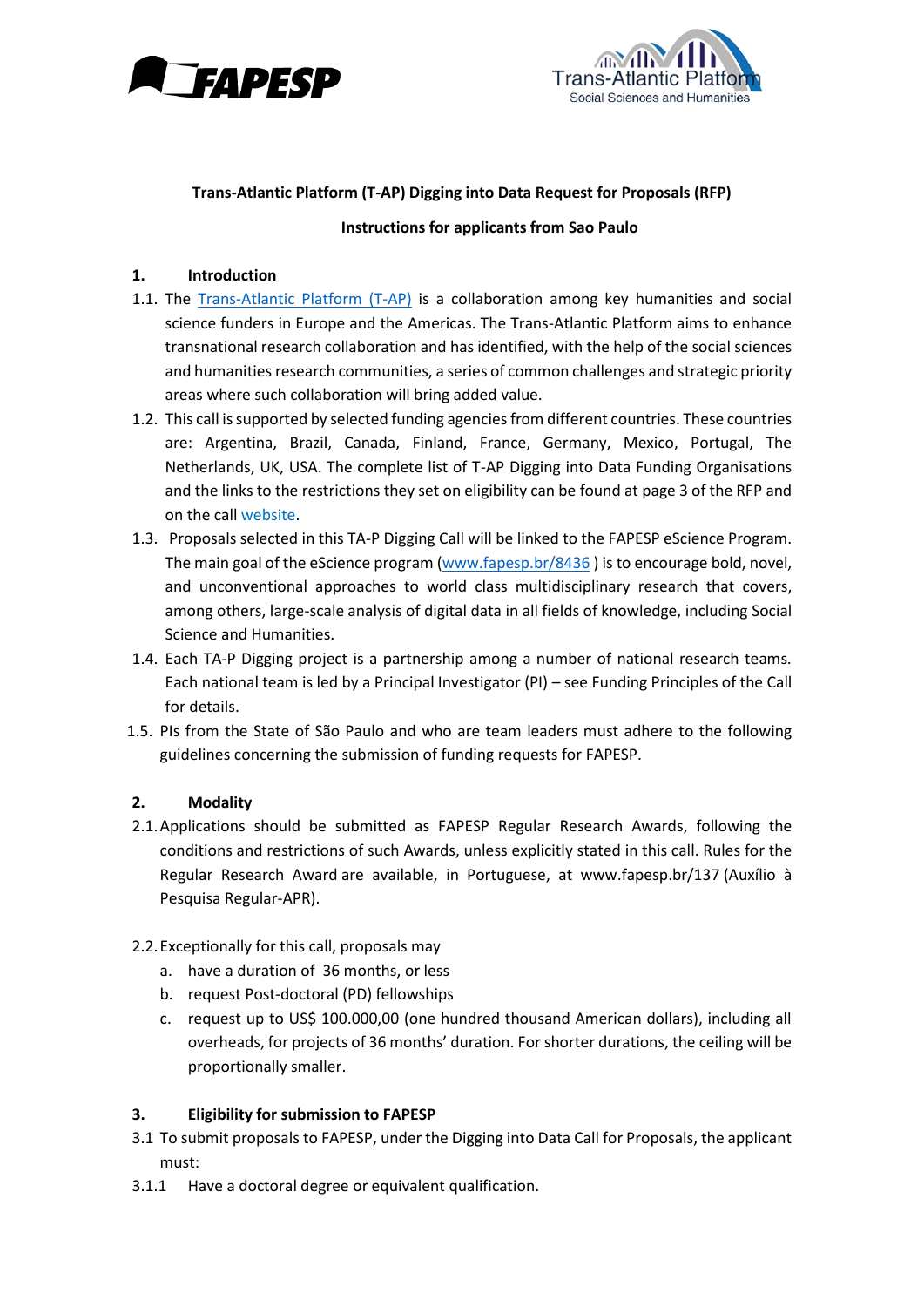



- 3.1.2 Be formally associated to higher education and research institution in the state of São Paulo, Brazil.
- 3.1.3 Meet all additional eligibility rules for submission of request of a Regular Research Award - see [www.fapesp.br/137](http://www.fapesp.br/137) (Auxílio à Pesquisa Regular-APR)
- 3.1.4 Moreover, considering the exceptions applied to this call, the Sao Paulo PI must also have experience and proven competence in the scientific field of the project, demonstrated among others, by:
	- a. Quality, regularity and impact of scientific and technological results of his/her research.
	- b. Previous experience in scientific exchange and execution of research projects in collaboration with researchers from institutions in Brazil and other countries.
	- c. Demonstrated ability to lead research groups with recognized results in the scientific community.
	- d. Important elements for analysing the quality and impact of research results include:
		- i. Publications in journals with a selective editorial policy; patents; other evidence/instruments of intellectual property; research results that have been adopted by companies or government instances; and other relevant information;
		- ii. Experience in leading successful research projects related to the topic of the proposal under consideration;
		- iii. Experience in training researchers, highlighting the recent activity of supervising graduate students and postdoctoral fellows;
		- iv. Results obtained by the applicant from previous FAPESP grants.
- 3.2 Applicants must obtain from FAPESP a formal declaration of eligibility before beginning the preparation of the international project. This declaration must be requested at least 45 days before the closing date of the call. International submissions that do not include this declaration will not be considered by FAPESP.
- 3.2.1 To analyze eligibility, applicants must send an email to ([chamada\\_digging@fapesp.br](mailto:chamada_digging@fapesp.br)) with subject "**Digging – request for analysis of eligibility**", attaching the following documents:
	- 1) Name and affiliation of the applicant
	- 2) Tentative title and a 5-line abstract of the project
	- 3) Estimated amount of budget to request to FAPESP
	- 4) Summary CV (FAPESP model) of the applicant
	- 5) Information about whether the applicant is currently PI of a FAPESP ongoing project (indicate project number)

3.2.2 Within 10 days of receiving this request, FAPESP will send the applicant a declaration as to the applicant's eligibility within this call.

3.3 Proposals that do not comply with the terms of this Call will not qualify for analysis.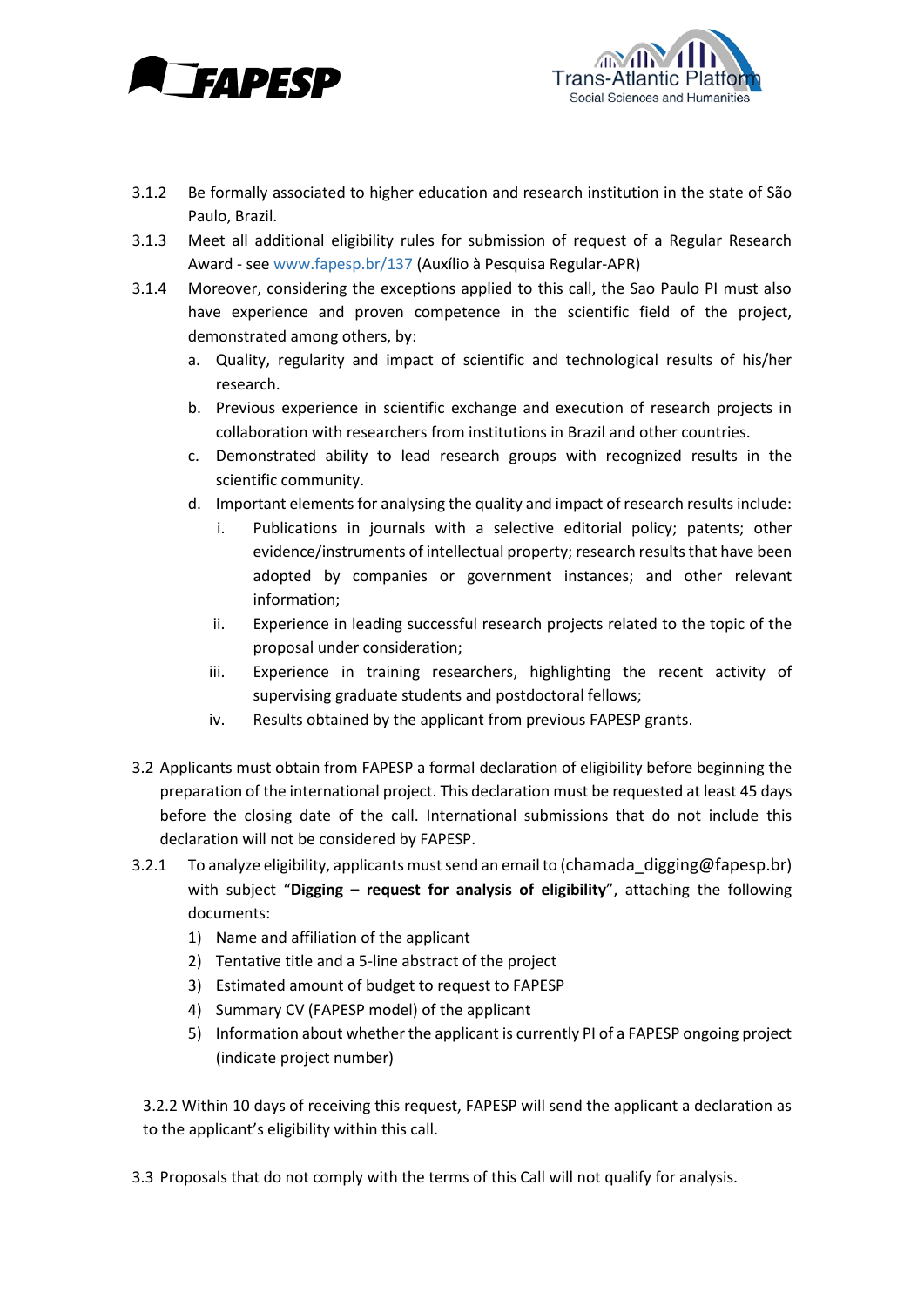



#### 4 **Funding principles and Duration of the Projects**

- 4.1 FAPESP will award up to US\$100,000 per proposal, according to the restrictions stated in item 2.2.c, to cover the all the fundable items and overheads associated to the Regular Research Award modality [\(www.fapesp.br/137](http://www.fapesp.br/137) - Auxílio à Pesquisa Regular-APR), for projects of 36 months' duration; for shorter duration projects, the ceiling will be proportionally smaller
- 4.2 In addition to the items provided for this modality, the proponents may include, as a budget item, a Post-Doctoral Scholarship, whose duration shall not exceed the term of the project. The approval of the Postdoctoral scholarship will depend on the applicant's academic profile as stated in the rules outlined in [www.fapesp.br/270#3.6.](http://www.fapesp.br/270#3.6)
- 4.3 Each project will have a duration ranging between 24 (twenty-four) and 36 (thirty-six) months.

#### **5 Submission forms and additional documents required by FAPESP:**

- 5.1 Besides the submission to the website hosted by the National Endowment for the Humanities (NEH) [\(www.diggingintodata.org\)](http://www.diggingintodata.org/) the PI in the State of São Paulo must submit to FAPESP, by mail (please, see item 5.2 below), the following documents:
	- a. [Research Proposal Form](http://www.fapesp.br/chamadas/2016/tap/tap_research_proposal_form.docx)
	- b. Researcher's [Registration Form](http://www.fapesp.br/chamadas/2016/tap/cadastro.pdf) to be filled by the PI from SP
	- c. [Summary](http://www.fapesp.br/en/6351) of the CV of the team Principal Investigator from Sao Paulo
	- d. [Budget worksheets](http://www.fapesp.br/chamadas/2016/tap/apr_budget.xlsx) specifically designed for this Call;
	- e. [Sheet with members of the team.](http://www.fapesp.br/chamadas/2016/tap/teamdescription.xls)
	- f. A Letter of Agreement between the Higher Education or Research Institutions to which the national team PIs are affiliated, establishing how Intellectual Property rights, confidentiality, and publications will be treated jointly, in observance of the policies of each funding Party.
		- (i) Please note that the Letter of Agreement is not mandatory for the submission of proposals, but no approved project will be contracted before the presentation of a copy of the signed Agreement
- 5.2 Submissions to FAPESP can only be accepted in paper, via mail, to the following address: Rua Pio XI, 1500, Alto da Lapa, CEP 05468-901 – São Paulo/SP, with "**Chamada –eScience-DIGGING**" written on the envelope. Only proposals with a stamped postmark date within the deadline of this Call will be processed
- 5.3 No proposal will be accepted after the closing date for submission, nor will any addendum or explanation be accepted, unless those explicitly and formally requested by FAPESP or Partner Institutions.
- 5.4 Proposals submitted by any other means will not be accepted. Late submissions will be returned.